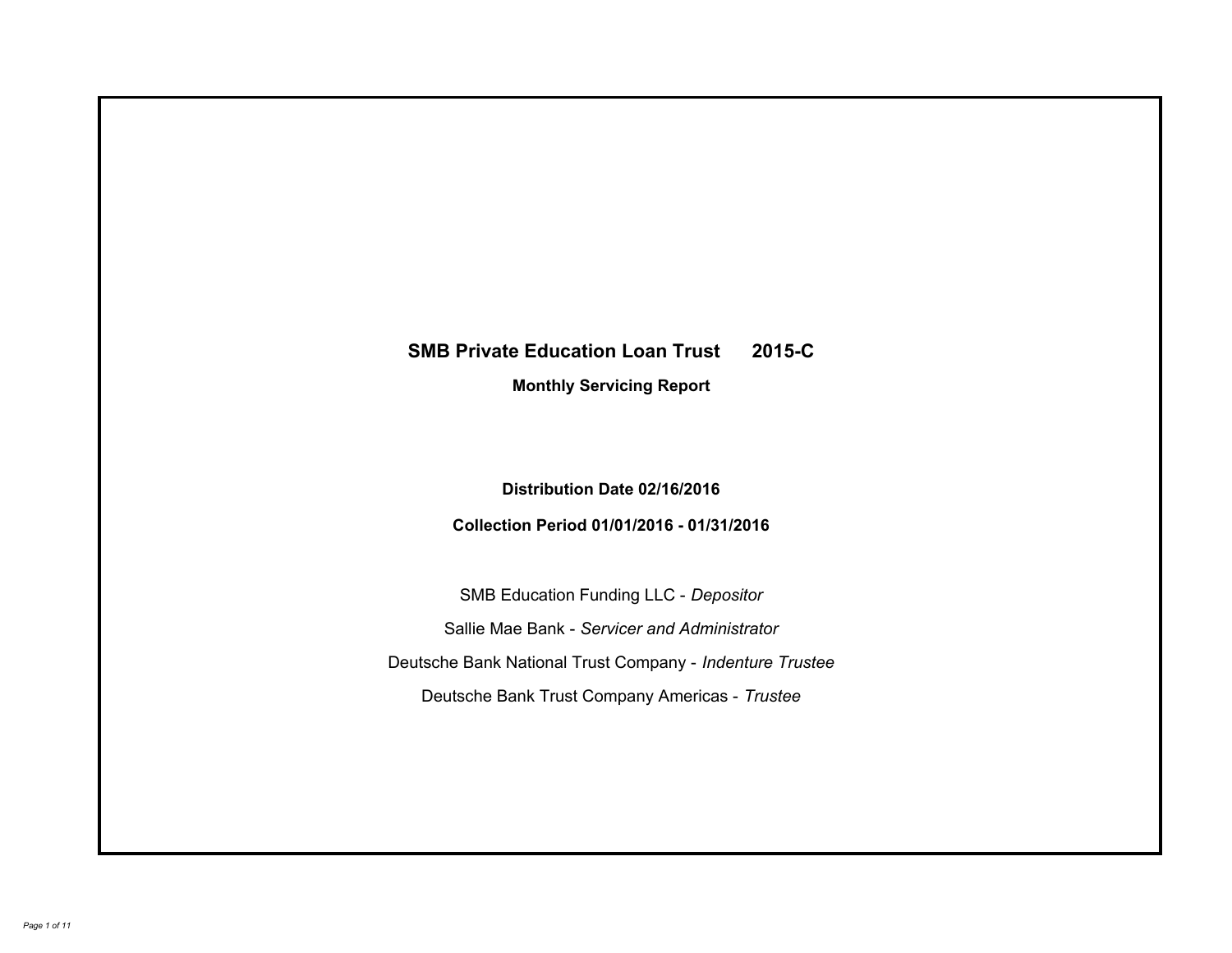A

| A         | <b>Student Loan Portfolio Characteristics</b>   |                                                                                                     | Settlement Date<br>10/27/2015 | 12/31/2015       | 01/31/2016       |
|-----------|-------------------------------------------------|-----------------------------------------------------------------------------------------------------|-------------------------------|------------------|------------------|
|           | <b>Principal Balance</b>                        |                                                                                                     | \$693,787,197.00              | \$693,056,035.32 | \$687,423,848.43 |
|           | Interest to be Capitalized Balance              |                                                                                                     | 55,852,621.68                 | 47,647,672.84    | 48,688,462.12    |
|           | Pool Balance                                    |                                                                                                     | \$749,639,818.68              | \$740,703,708.16 | \$736,112,310.55 |
|           | Weighted Average Coupon (WAC)                   |                                                                                                     | 8.28%                         | 8.48%            | 8.48%            |
|           | Weighted Average Remaining Term                 |                                                                                                     | 127.00                        | 125.64           | 125.16           |
|           | Number of Loans                                 |                                                                                                     | 65,154                        | 64,733           | 64,382           |
|           | Number of Borrowers                             |                                                                                                     | 45,614                        | 45,124           | 44,905           |
|           | Pool Factor                                     |                                                                                                     |                               | 0.988079461      | 0.981954656      |
|           | Since Issued Total Constant Prepayment Rate (1) |                                                                                                     |                               | 6.01%            | 6.02%            |
| B         | <b>Debt Securities</b>                          | <b>Cusip/Isin</b>                                                                                   | 01/15/2016                    |                  | 02/16/2016       |
|           | A1                                              | 78448RAA4                                                                                           | \$176,432,323.69              |                  | \$169,425,422.54 |
|           | A <sub>2</sub> A                                | 78448RAB2                                                                                           | \$207,000,000.00              |                  | \$207,000,000.00 |
|           | A <sub>2</sub> B                                | 78448RAC0                                                                                           | \$100,000,000.00              |                  | \$100,000,000.00 |
|           | A3                                              | 78448RAD8                                                                                           | \$75,000,000.00               |                  | \$75,000,000.00  |
|           | В                                               | 78448RAE6                                                                                           | \$70,000,000.00               |                  | \$70,000,000.00  |
|           | C                                               | 78448RAF3                                                                                           | \$50,000,000.00               |                  | \$50,000,000.00  |
| ${\rm c}$ |                                                 |                                                                                                     |                               |                  |                  |
|           | <b>Certificates</b>                             | <b>Cusip/Isin</b>                                                                                   | 01/15/2016                    |                  | 02/16/2016       |
|           | Residual                                        | 78448R106                                                                                           | \$100,000.00                  |                  | \$100,000.00     |
|           |                                                 |                                                                                                     |                               |                  |                  |
| D         | <b>Account Balances</b>                         |                                                                                                     | 01/15/2016                    |                  | 02/16/2016       |
|           | Reserve Account Balance                         |                                                                                                     | \$1,884,455.00                |                  | \$1,884,455.00   |
| E         | <b>Asset / Liability</b>                        |                                                                                                     | 01/15/2016                    |                  | 02/16/2016       |
|           | Overcollateralization Percentage                |                                                                                                     | 8.41%                         |                  | 8.79%            |
|           | Specified Overcollateralization Amount          |                                                                                                     | \$222,211,112.45              |                  | \$220,833,693.17 |
|           | <b>Actual Overcollateralization Amount</b>      |                                                                                                     | \$62,271,384.47               |                  | \$64,686,888.01  |
|           |                                                 | (1) For additional information, see 'Since Issued CPR Methodology' found on page 11 of this report. |                               |                  |                  |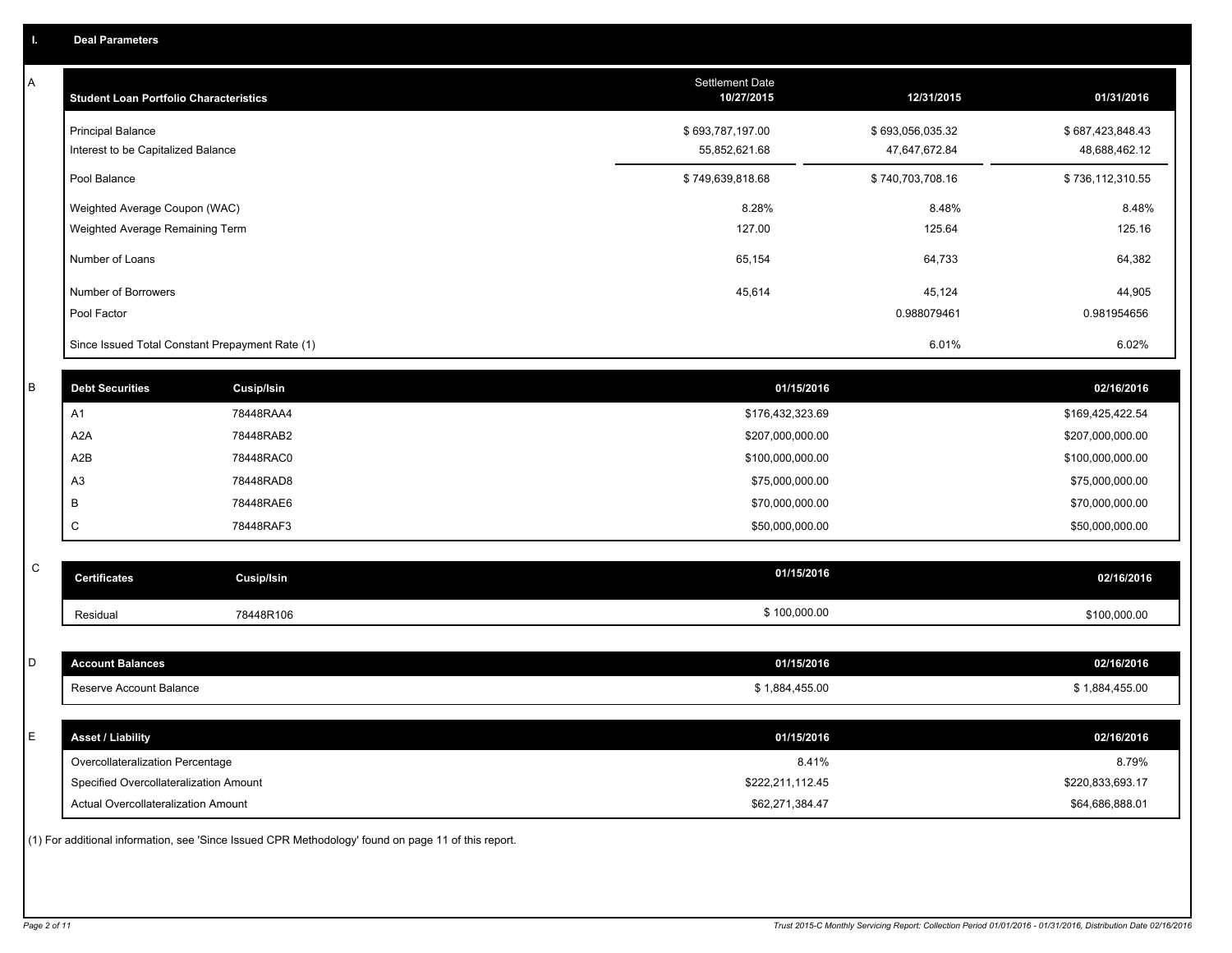### **II. 2015-C Trust Activity 01/01/2016 through 01/31/2016**

| Α | <b>Student Loan Principal Receipts</b>                           |                |
|---|------------------------------------------------------------------|----------------|
|   | <b>Borrower Principal</b>                                        | 6,415,034.57   |
|   | <b>Consolidation Activity Principal</b>                          | 0.00           |
|   | Seller Principal Reimbursement                                   | 0.00           |
|   | Servicer Principal Reimbursement                                 | 0.00           |
|   | Delinquent Principal Purchases by Servicer                       | 0.00           |
|   | <b>Other Principal Deposits</b>                                  | 0.00           |
|   | <b>Total Principal Receipts</b>                                  | \$6,415,034.57 |
| в | <b>Student Loan Interest Receipts</b>                            |                |
|   | <b>Borrower Interest</b>                                         | 2,454,063.87   |
|   | <b>Consolidation Activity Interest</b>                           | 0.00           |
|   | Seller Interest Reimbursement                                    | 0.00           |
|   | Servicer Interest Reimbursement                                  | 0.00           |
|   | Delinquent Interest Purchases by Servicer                        | 0.00           |
|   | <b>Other Interest Deposits</b>                                   | 0.00           |
|   | <b>Total Interest Receipts</b>                                   | \$2,454,063.87 |
| C | <b>Recoveries on Realized Losses</b>                             | \$323.79       |
| D | <b>Investment Income</b>                                         | \$2,542.60     |
| Ε | <b>Funds Borrowed from Next Collection Period</b>                | \$0.00         |
| F | <b>Funds Repaid from Prior Collection Period</b>                 | \$0.00         |
| G | Loan Sale or Purchase Proceeds                                   | \$0.00         |
| н | Initial Deposits to Distribution Account                         | \$0.00         |
|   | <b>Excess Transferred from Other Accounts</b>                    | \$0.00         |
| J | <b>Borrower Benefit Reimbursements</b>                           | \$0.00         |
| Κ | <b>Other Deposits</b>                                            | \$0.00         |
| L | <b>Other Fees Collected</b>                                      | \$0.00         |
| М | <b>AVAILABLE FUNDS</b>                                           | \$8,871,964.83 |
| N | Non-Cash Principal Activity During Collection Period             | \$782,847.68   |
| O | Aggregate Purchased Amounts by the Depositor, Servicer or Seller | \$0.00         |
| P | Aggregate Loan Substitutions                                     | \$0.00         |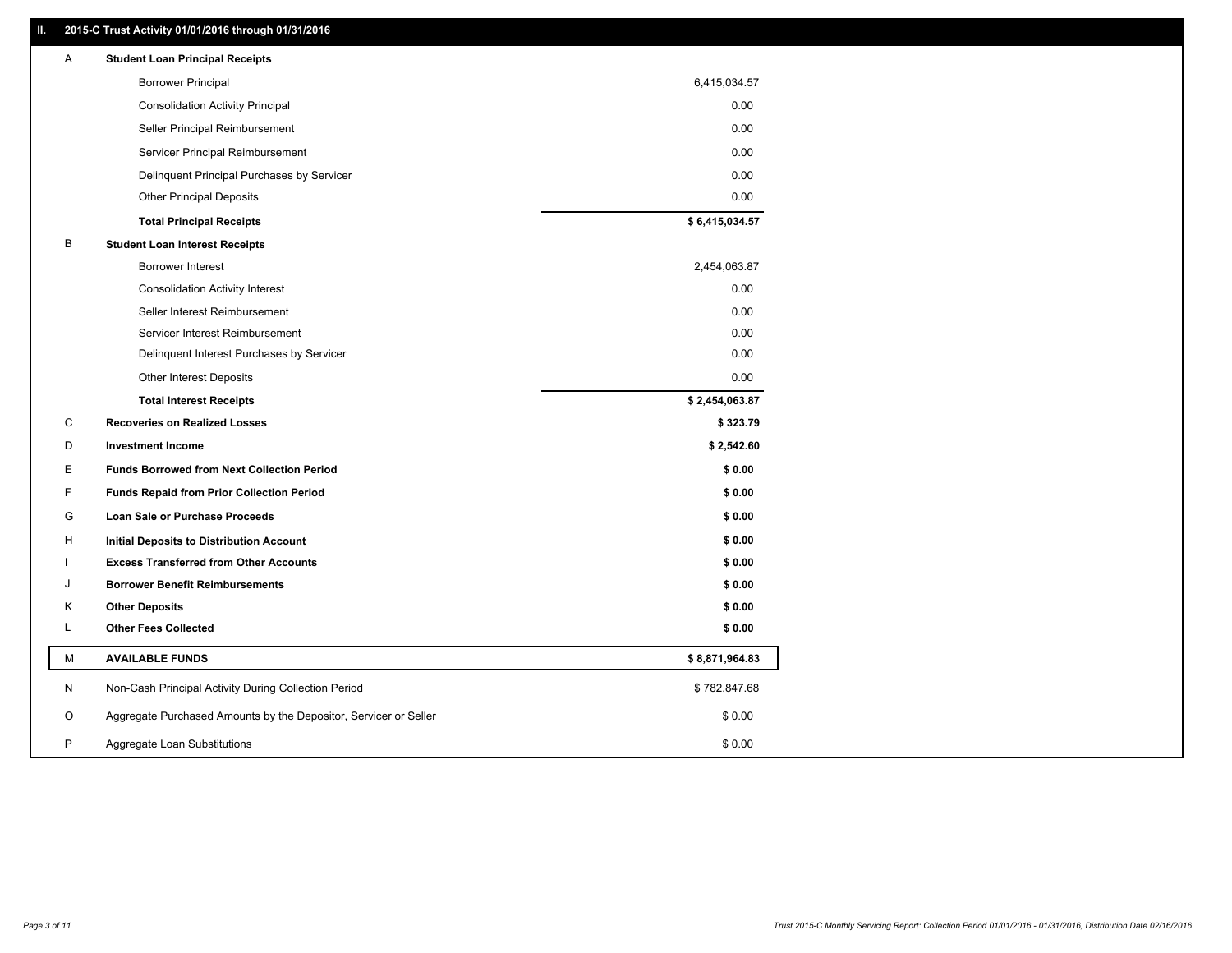|                   |                       |                          |         |                  | <b>Loans by Repayment Status</b> |                            |                          |         |                  |                |                            |
|-------------------|-----------------------|--------------------------|---------|------------------|----------------------------------|----------------------------|--------------------------|---------|------------------|----------------|----------------------------|
|                   |                       |                          |         | 01/31/2016       |                                  |                            |                          |         | 12/31/2015       |                |                            |
|                   |                       | <b>Wtd Avg</b><br>Coupon | # Loans | Principal        | % of Principal                   | % of Loans in<br>Repay (1) | <b>Wtd Avg</b><br>Coupon | # Loans | Principal        | % of Principal | % of Loans in<br>Repay (1) |
| INTERIM:          | IN SCHOOL             | 9.09%                    | 13,234  | \$140,621,902.19 | 20.456%                          | $-$ %                      | 9.07%                    | 14,275  | \$150,011,402.17 | 21.645%        | $-$ %                      |
|                   | GRACE                 | 8.83%                    | 3,399   | \$33,183,727.95  | 4.827%                           | $-$ %                      | 8.78%                    | 2,628   | \$26,968,573.18  | 3.891%         | $-$ %                      |
|                   | <b>DEFERMENT</b>      | 8.89%                    | 1,886   | \$17,529,775.12  | 2.550%                           | $-$ %                      | 8.95%                    | 1,861   | \$16,914,168.48  | 2.441%         | $-$ %                      |
| <b>REPAYMENT:</b> | <b>CURRENT</b>        | 8.20%                    | 43,128  | \$461,015,768.07 | 67.064%                          | 92.930%                    | 8.21%                    | 43,626  | \$469,692,414.66 | 67.771%        | 94.096%                    |
|                   | 31-60 DAYS DELINQUENT | 9.21%                    | 687     | \$8,141,215.12   | 1.184%                           | 1.641%                     | 9.00%                    | 449     | \$4,942,266.34   | 0.713%         | 0.990%                     |
|                   | 61-90 DAYS DELINQUENT | 9.12%                    | 213     | \$2,222,684.94   | 0.323%                           | 0.448%                     | 9.29%                    | 159     | \$1,544,875.81   | 0.223%         | 0.309%                     |
|                   | > 90 DAYS DELINQUENT  | 9.48%                    | 84      | \$804,601.11     | 0.117%                           | 0.162%                     | 9.34%                    | 81      | \$789,140.53     | 0.114%         | 0.158%                     |
|                   | <b>FORBEARANCE</b>    | 8.62%                    | 1,751   | \$23,904,173.93  | 3.477%                           | 4.819%                     | 8.76%                    | 1,654   | \$22,193,194.15  | 3.202%         | 4.446%                     |
| <b>TOTAL</b>      |                       |                          | 64,382  | \$687,423,848.43 | 100.00%                          | 100.00%                    |                          | 64,733  | \$693,056,035.32 | 100.00%        | 100.00%                    |

Percentages may not total 100% due to rounding \*

1 Loans classified in "Repayment" include any loan for which interim interest only, \$25 fixed payments or full principal and interest payments are due.

|                 |                                                                                                                              |                          |         |                  | <b>Loans by Borrower Status</b> |                                |                   |         |                  |                |                                |
|-----------------|------------------------------------------------------------------------------------------------------------------------------|--------------------------|---------|------------------|---------------------------------|--------------------------------|-------------------|---------|------------------|----------------|--------------------------------|
|                 |                                                                                                                              |                          |         | 01/31/2016       |                                 |                                |                   |         | 12/31/2015       |                |                                |
|                 |                                                                                                                              | <b>Wtd Avg</b><br>Coupon | # Loans | Principal        | % of Principal                  | % of Loans in<br>P&I Repay (2) | Wtd Avg<br>Coupon | # Loans | Principal        | % of Principal | % of Loans in<br>P&I Repay (2) |
| <b>INTERIM:</b> | IN SCHOOL                                                                                                                    | 8.73%                    | 26,318  | \$304,841,060.77 | 44.345%                         | $-$ %                          | 8.72%             | 28,193  | \$323,393,833.21 | 46.662%        | $-$ %                          |
|                 | <b>GRACE</b>                                                                                                                 | 8.56%                    | 6,002   | \$65,323,934.90  | 9.503%                          | $-$ %                          | 8.47%             | 4,642   | \$53,310,796.11  | 7.692%         | $-$ %                          |
|                 | <b>DEFERMENT</b>                                                                                                             | 8.50%                    | 3,707   | \$34,756,361.14  | 5.056%                          | $-$ %                          | 8.49%             | 3,738   | \$34,846,338.94  | 5.028%         | $-$ %                          |
| P&I REPAYMENT:  | <b>CURRENT</b>                                                                                                               | 8.07%                    | 25,765  | \$248,763,035.13 | 36.188%                         | 88.057%                        | 8.10%             | 25,940  | \$253,404,807.89 | 36.563%        | 90.018%                        |
|                 | 31-60 DAYS DELINQUENT                                                                                                        | 9.27%                    | 575     | \$7,033,020.85   | 1.023%                          | 2.490%                         | 9.13%             | 360     | \$3,901,527.11   | 0.563%         | 1.386%                         |
|                 | 61-90 DAYS DELINQUENT                                                                                                        | 9.10%                    | 186     | \$2,040,244.68   | 0.297%                          | 0.722%                         | 9.38%             | 133     | \$1,291,872.72   | 0.186%         | 0.459%                         |
|                 | > 90 DAYS DELINQUENT                                                                                                         | 9.38%                    | 78      | \$762,017.03     | 0.111%                          | 0.270%                         | 9.42%             | 73      | \$713,665.19     | 0.103%         | 0.254%                         |
|                 | FORBEARANCE                                                                                                                  | 8.62%                    | 1,751   | \$23,904,173.93  | 3.477%                          | 8.462%                         | 8.76%             | 1,654   | \$22,193,194.15  | 3.202%         | 7.884%                         |
| <b>TOTAL</b>    |                                                                                                                              |                          | 64,382  | \$687,423,848.43 | 100.00%                         | 100.00%                        |                   | 64,733  | \$693,056,035.32 | 100.00%        | 100.00%                        |
|                 | Percentages may not total 100% due to rounding                                                                               |                          |         |                  |                                 |                                |                   |         |                  |                |                                |
|                 | 2 Loans classified in "P&I Repayment" includes only those loans for which scheduled principal and interest payments are due. |                          |         |                  |                                 |                                |                   |         |                  |                |                                |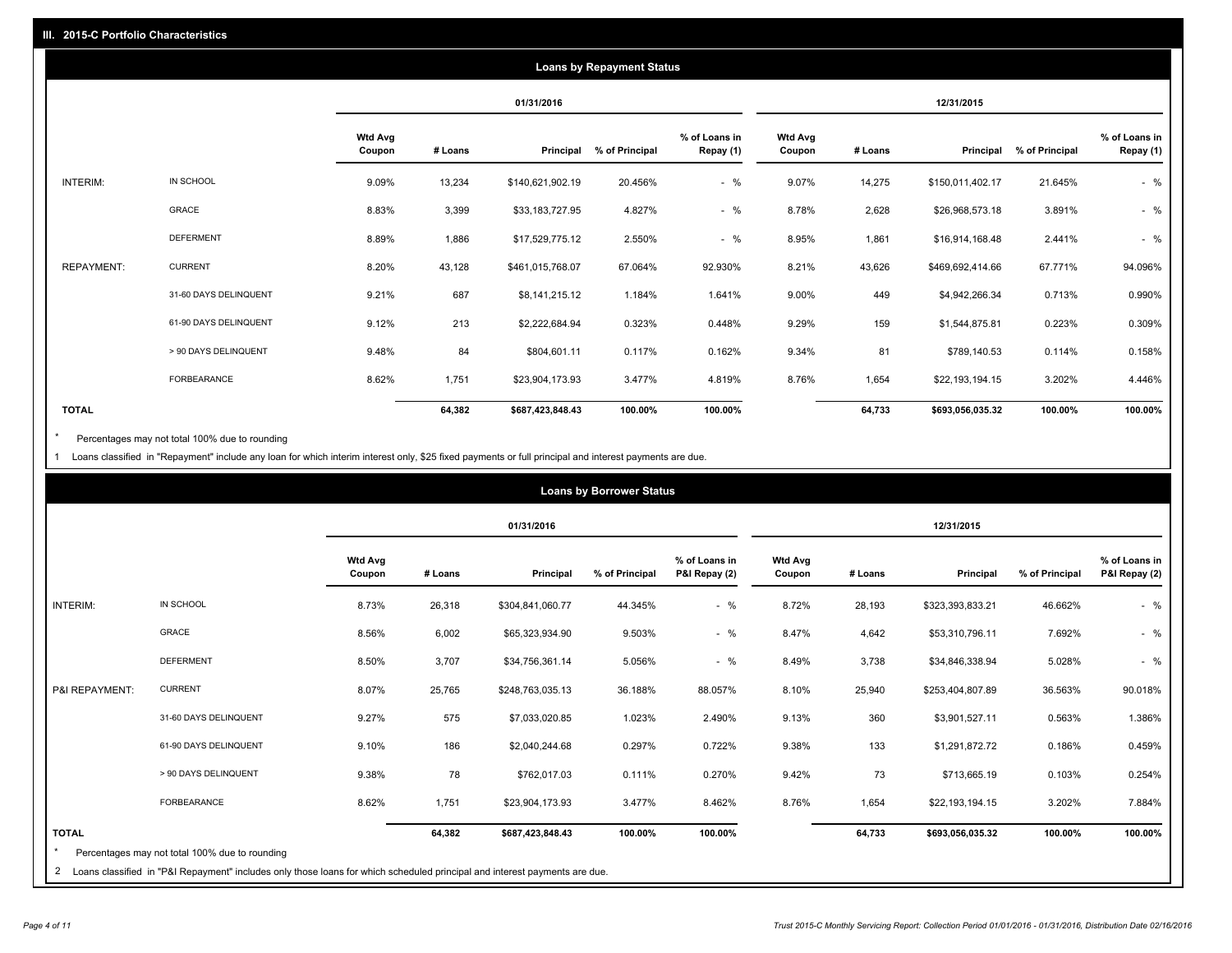|                                                                                                  | 1/31/2016        | 12/31/2015       |
|--------------------------------------------------------------------------------------------------|------------------|------------------|
| Pool Balance                                                                                     | \$736,112,310.55 | \$740,703,708.16 |
| Total # Loans                                                                                    | 64,382           | 64,733           |
| Total # Borrowers                                                                                | 44,905           | 45,124           |
| Weighted Average Coupon                                                                          | 8.48%            | 8.48%            |
| Weighted Average Remaining Term                                                                  | 125.16           | 125.64           |
| Percent of Pool - Cosigned                                                                       | 92.4%            | 92.4%            |
| Percent of Pool - Non Cosigned                                                                   | 7.6%             | 7.6%             |
| Borrower Interest Accrued for Period                                                             | \$4,876,404.58   | \$4,822,741.28   |
| <b>Outstanding Borrower Interest Accrued</b>                                                     | \$51,817,176.11  | \$50,605,791.67  |
| Gross Principal Realized Loss - Periodic                                                         | \$393,318.70     | \$184,900.94     |
| Gross Principal Realized Loss - Cumulative                                                       | \$698,329.06     | \$305,010.36     |
| Recoveries on Realized Losses - Periodic                                                         | \$323.79         | \$91.45          |
| Recoveries on Realized Losses - Cumulative                                                       | \$415.24         | \$91.45          |
| Net Losses - Periodic                                                                            | \$392,994.91     | \$184,809.49     |
| Net Losses - Cumulative                                                                          | \$697,913.82     | \$304,918.91     |
| Non-Cash Principal Activity - Capitalized Interest                                               | \$1,176,385.18   | \$5,539,751.55   |
| Since Issued Total Constant Prepayment Rate (CPR) (1)                                            | 6.02%            | 6.01%            |
| Loan Substitutions                                                                               | \$0.00           | \$0.00           |
| <b>Cumulative Loan Substitutions</b>                                                             | \$0.00           | \$0.00           |
| <b>Unpaid Servicing Fees</b>                                                                     | \$0.00           | \$0.00           |
| <b>Unpaid Administration Fees</b>                                                                | \$0.00           | \$0.00           |
| <b>Unpaid Carryover Servicing Fees</b>                                                           | \$0.00           | \$0.00           |
| Note Interest Shortfall                                                                          | \$0.00           | \$0.00           |
| Loans in Modification                                                                            | \$667,264.08     | \$353,817.39     |
| % of Loans in Modification as a % of Loans in Repayment (P&I)                                    | 0.24%            | 0.13%            |
|                                                                                                  |                  |                  |
| % Annualized Gross Principal Realized Loss - Periodic as a %<br>of Loans in Repayment (P&I) * 12 | 1.67%            | 0.79%            |
| % Gross Principal Realized Loss - Cumulative as a % of<br>Original Pool Balance                  | 0.09%            | 0.04%            |

(1) For additional information, see 'Since Issued CPR Methodology' found on page 11 of this report.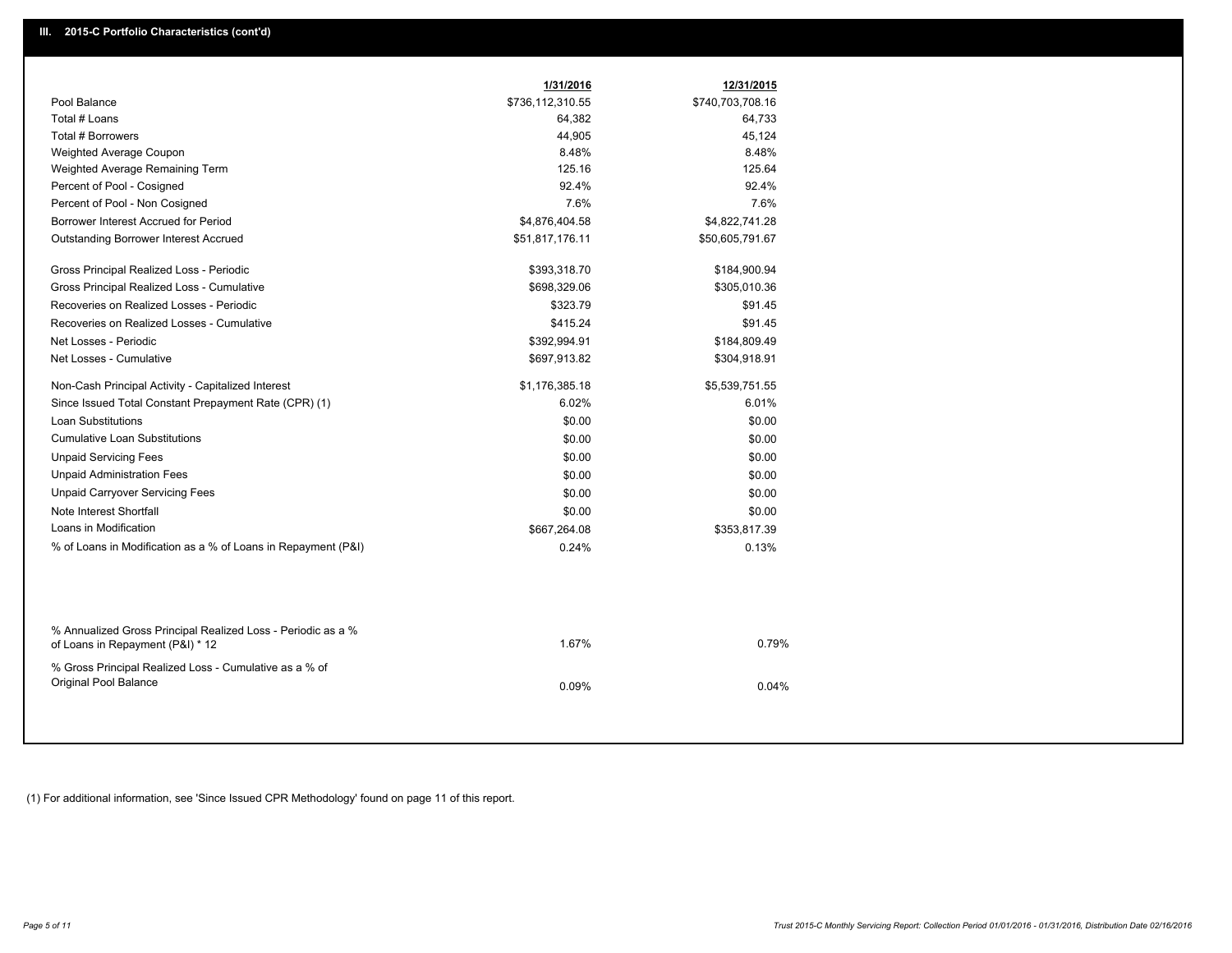#### **Loan Program**  A

|                                    | Weighted<br><b>Average Coupon</b> | # LOANS | <b>S AMOUNT</b>  | $%$ *    |
|------------------------------------|-----------------------------------|---------|------------------|----------|
| - Smart Option Interest-Only Loans | 7.48%                             | 14.815  | \$142,748,947.29 | 20.766%  |
| - Smart Option Fixed Pay Loans     | 8.45%                             | 17.289  | \$219,722,649.31 | 31.963%  |
| - Smart Option Deferred Loans      | 8.90%                             | 32.278  | \$324,952,251.83 | 47.271%  |
| - Other Loan Programs              | $0.00\%$                          | 0       | \$0.00           | 0.000%   |
| <b>Total</b>                       | 8.48%                             | 64,382  | \$687,423,848.43 | 100.000% |

\* Percentages may not total 100% due to rounding

B

C

**Index Type**

|                       | Weighted<br><b>Average Coupon</b> | # LOANS | <b>S AMOUNT</b>  | $%$ *     |
|-----------------------|-----------------------------------|---------|------------------|-----------|
| - Fixed Rate Loans    | 9.81%                             | 10.805  | \$126,413,997.37 | 18.390%   |
| - LIBOR Indexed Loans | 8.18%                             | 53,577  | \$561,009,851.06 | 81.610%   |
| - Other Index Rates   | $0.00\%$                          | 0       | \$0.00           | $0.000\%$ |
| <b>Total</b>          | 8.48%                             | 64,382  | \$687,423,848.43 | 100.000%  |

\* Percentages may not total 100% due to rounding

## **Weighted Average Recent FICO**

| (2)<br>Wtd Avg Recent FICO Band                                                                                                                                                                                                                          | # LOANS | <b>\$ AMOUNT</b> | $%$ *    |
|----------------------------------------------------------------------------------------------------------------------------------------------------------------------------------------------------------------------------------------------------------|---------|------------------|----------|
| $0 - 639$                                                                                                                                                                                                                                                | 2,787   | \$23,797,404.85  | 3.462%   |
| 640 - 669                                                                                                                                                                                                                                                | 3,582   | \$33,817,126.35  | 4.919%   |
| 670 - 699                                                                                                                                                                                                                                                | 8,155   | \$80,548,290.09  | 11.717%  |
| 700 - 739<br>$740 +$                                                                                                                                                                                                                                     | 15,890  | \$169,588,901.47 | 24.670%  |
|                                                                                                                                                                                                                                                          | 33,954  | \$379,577,636.64 | 55.217%  |
| N/A(1)                                                                                                                                                                                                                                                   | 14      | \$94,489.03      | 0.014%   |
| Total                                                                                                                                                                                                                                                    | 64,382  | \$687,423,848.43 | 100.000% |
|                                                                                                                                                                                                                                                          |         |                  |          |
| * Percentages may not total 100% due to rounding<br>1 Includes trust private education loans where recent FICO is unavailable or obtaining recent FICO is prohibited by law<br>2 Recent FICO is updated in quarterly intervals; unless prohibited by law |         |                  |          |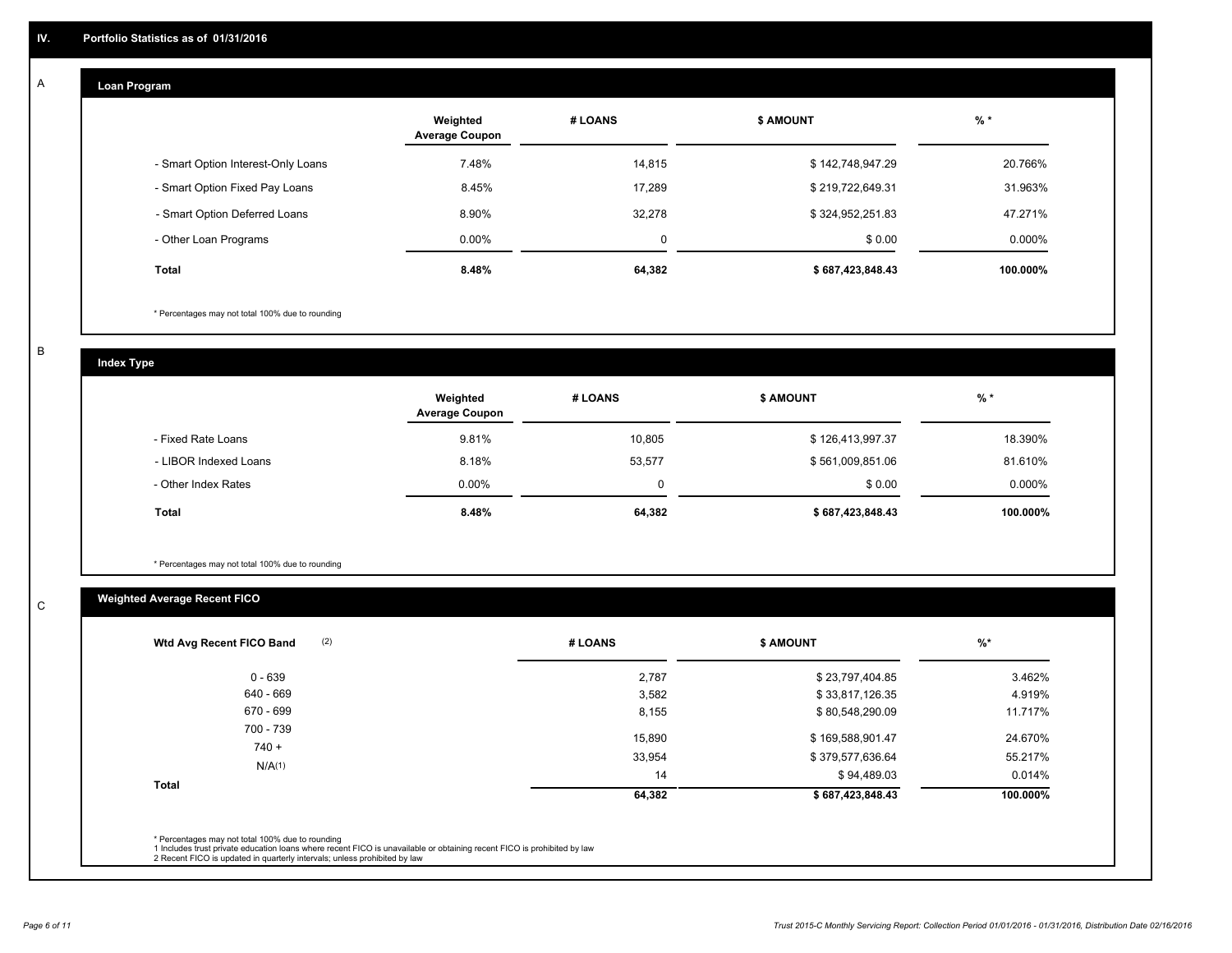| V. | 2015-C Reserve Account and Principal Distribution Calculations                                                                                                                |                  |  |
|----|-------------------------------------------------------------------------------------------------------------------------------------------------------------------------------|------------------|--|
| А. | <b>Reserve Account</b>                                                                                                                                                        |                  |  |
|    | Specified Reserve Account Balance                                                                                                                                             | \$1,884,455.00   |  |
|    | Actual Reserve Account Balance                                                                                                                                                | \$1,884,455.00   |  |
| В. | <b>Principal Distribution Amount</b>                                                                                                                                          |                  |  |
|    | Class A Notes Outstanding<br>i.                                                                                                                                               | \$558,432,323.69 |  |
|    | Pool Balance<br>ii.                                                                                                                                                           | \$736,112,310.55 |  |
|    | <b>First Priority Principal Distribution Amount</b><br>iii.                                                                                                                   | \$0.00           |  |
|    | Class A and B Notes Outstanding<br>iv.                                                                                                                                        | \$628,432,323.69 |  |
|    | First Priority Principal Distribution Amount<br>v.                                                                                                                            | \$0.00           |  |
|    | Pool Balance<br>vi.                                                                                                                                                           | \$736,112,310.55 |  |
|    | Specified Overcollateralization Amount<br>vii.                                                                                                                                | \$220,833,693.17 |  |
|    | viii. Regular Principal Distribution Amount                                                                                                                                   | \$113,153,706.31 |  |
|    |                                                                                                                                                                               |                  |  |
|    | Pool Balance<br>ix.                                                                                                                                                           | \$736,112,310.55 |  |
|    | First Priority Principal Distribution Amount<br>х.                                                                                                                            | \$0.00           |  |
|    | Regular Principal Distribution Amount<br>xi.                                                                                                                                  | \$113,153,706.31 |  |
|    | Available Funds (after payment of waterfall items A through J) *<br>xii.                                                                                                      | \$0.00           |  |
|    | xiii. Additional Principal Distribution Amount (min(ix - x - xi, xiii))                                                                                                       | \$0.00           |  |
|    | * Represents 100% of value, if the principal balance of the pool is less than 10% of initial principal balance of the pool or the Class A and Class B notes are reduced to 0. |                  |  |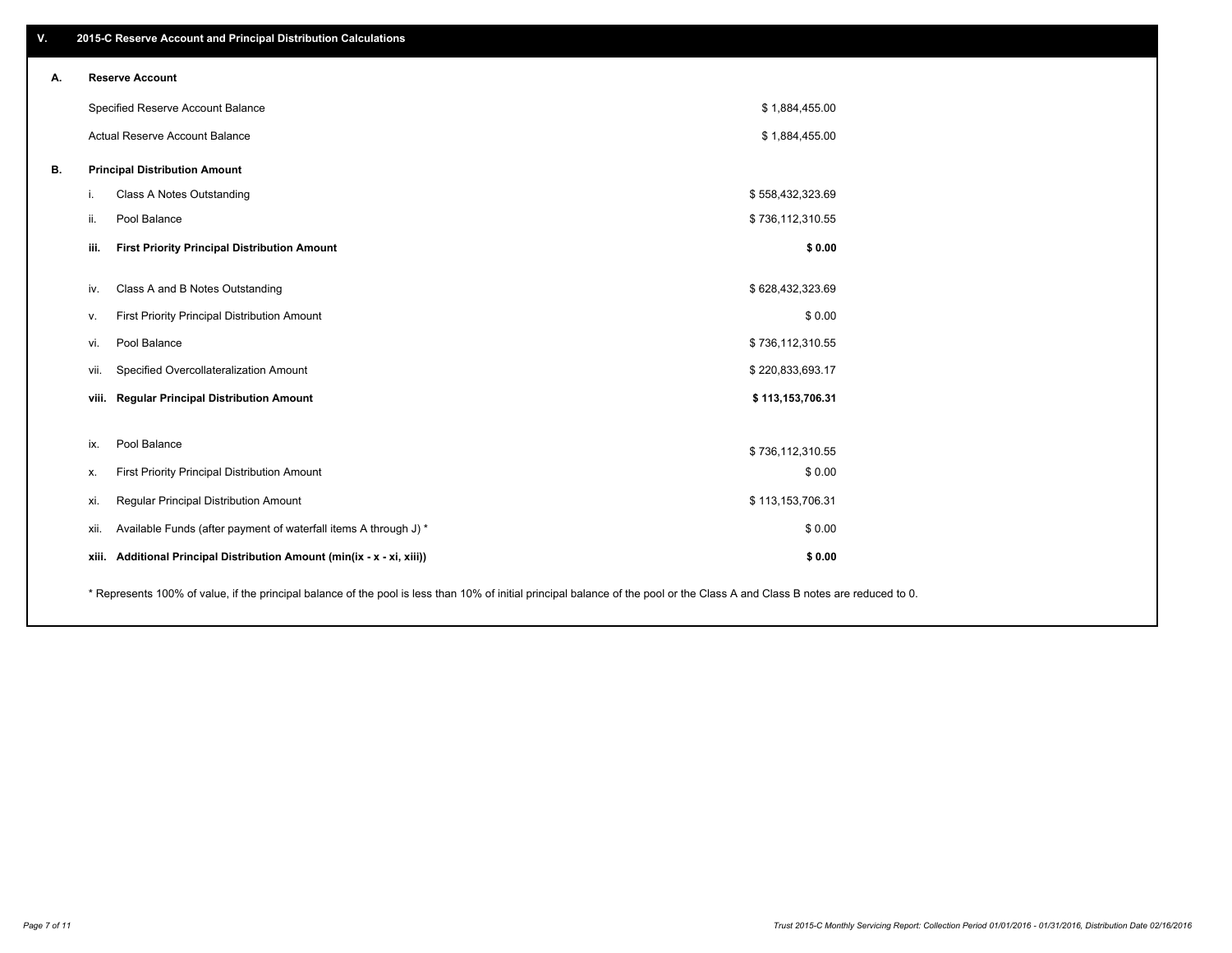|    |                                                         | Paid           | <b>Funds Balance</b> |
|----|---------------------------------------------------------|----------------|----------------------|
|    |                                                         |                |                      |
|    | <b>Total Available Funds</b>                            |                | \$8,871,964.83       |
| A  | <b>Trustee Fees</b>                                     | \$0.00         | \$8,871,964.83       |
| B  | <b>Servicing Fees</b>                                   | \$462,179.19   | \$8,409,785.64       |
| C  | i. Administration Fees                                  | \$8,333.00     | \$8,401,452.64       |
|    | ii. Unreimbursed Administrator Advances plus any Unpaid | \$0.00         | \$8,401,452.64       |
| D  | Class A Noteholders Interest Distribution Amount        | \$1,002,884.82 | \$7,398,567.82       |
| Е  | <b>First Priority Principal Payment</b>                 | \$0.00         | \$7,398,567.82       |
| F  | Class B Noteholders Interest Distribution Amount        | \$204,166.67   | \$7,194,401.15       |
| G  | Class C Noteholders Interest Distribution Amount        | \$187,500.00   | \$7,006,901.15       |
| н  | Reinstatement Reserve Account                           | \$0.00         | \$7,006,901.15       |
|    | <b>Regular Principal Distribution</b>                   | \$7,006,901.15 | \$0.00               |
| J  | <b>Carryover Servicing Fees</b>                         | \$0.00         | \$0.00               |
| К  | Additional Principal Distribution Amount                | \$0.00         | \$0.00               |
| ч. | <b>Unpaid Expenses of Trustee</b>                       | \$0.00         | \$0.00               |
| М  | Unpaid Expenses of Administrator                        | \$0.00         | \$0.00               |
| N  | Remaining Funds to the Residual Certificateholders      | \$0.00         | \$0.00               |

### **Waterfall Conditions**

|      | Pool Balance                                                                     | \$736,112,310.55 |  |
|------|----------------------------------------------------------------------------------|------------------|--|
| H.   | Class A and B Notes Outstanding                                                  | \$628,432,323.69 |  |
| iii. | Class C Noteholders' Interest Distribution Ratio (i / ii)                        | 117.13%          |  |
| iv.  | Minimum Ratio                                                                    | 110.00%          |  |
| v.   | Is the Class C Noteholders' Interest Distribution Condition Satisfied (iii > iv) | ν                |  |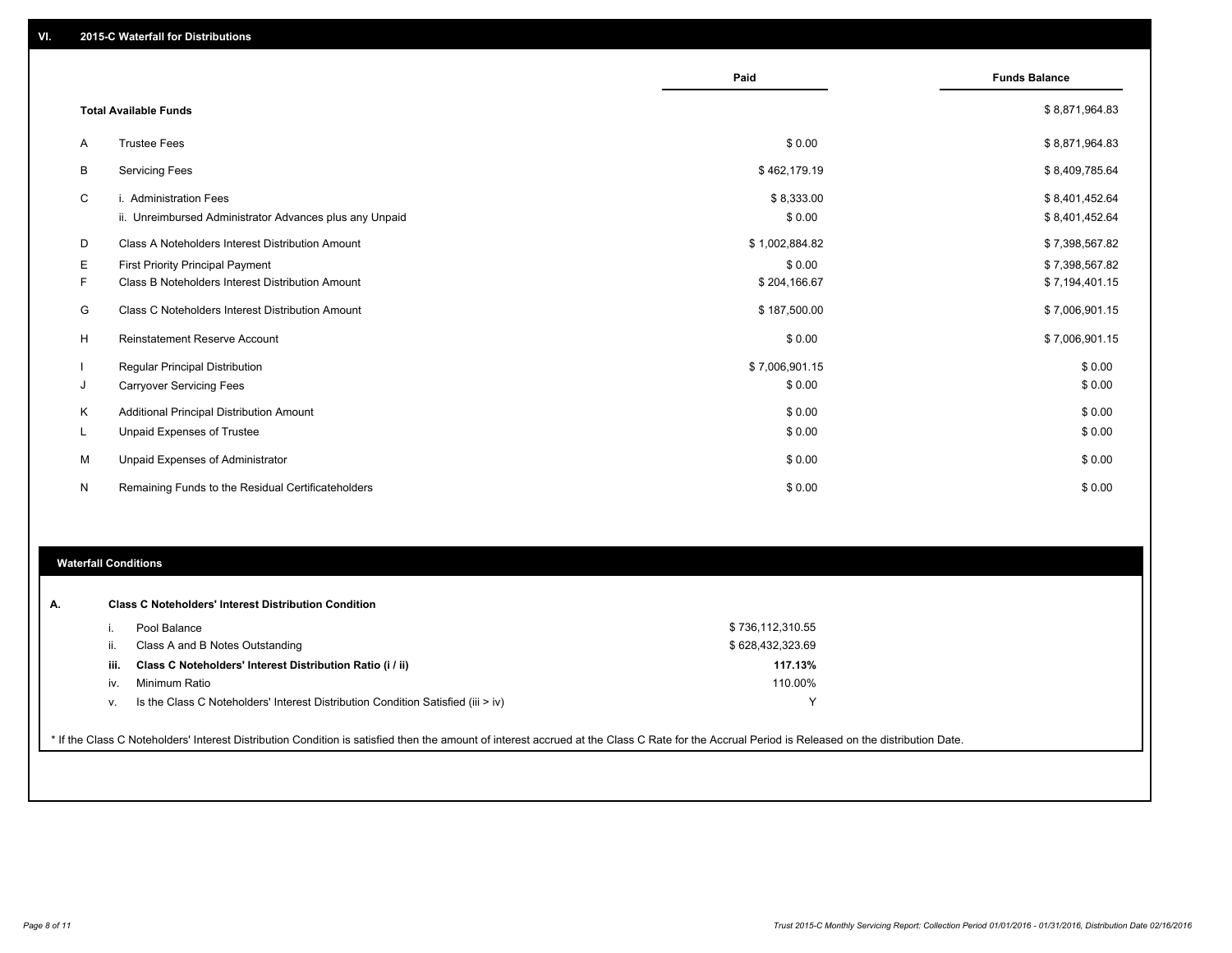| <b>Distribution Amounts</b>                                |                         |                         |                         |
|------------------------------------------------------------|-------------------------|-------------------------|-------------------------|
|                                                            | A <sub>1</sub>          | A <sub>2</sub> A        | A2B                     |
| Cusip/Isin                                                 | 78448RAA4               | 78448RAB2               | 78448RAC0               |
| <b>Beginning Balance</b>                                   | \$176,432,323.69        | \$207,000,000.00        | \$100,000,000.00        |
| Index                                                      | <b>LIBOR</b>            | <b>FIXED</b>            | <b>LIBOR</b>            |
| Spread/Fixed Rate                                          | 0.90%                   | 2.75%                   | 1.40%                   |
| Record Date (Days Prior to Distribution)                   | 1 NEW YORK BUSINESS DAY | 1 NEW YORK BUSINESS DAY | 1 NEW YORK BUSINESS DAY |
| <b>Accrual Period Begin</b>                                | 1/15/2016               | 1/15/2016               | 1/15/2016               |
| <b>Accrual Period End</b>                                  | 2/16/2016               | 2/15/2016               | 2/16/2016               |
| Daycount Fraction                                          | 0.08888889              | 0.08333333              | 0.08888889              |
| Interest Rate*                                             | 1.32550%                | 2.75000%                | 1.82550%                |
| <b>Accrued Interest Factor</b>                             | 0.001178222             | 0.002291667             | 0.001622667             |
| <b>Current Interest Due</b>                                | \$207,876.48            | \$474,375.00            | \$162,266.67            |
| Interest Shortfall from Prior Period Plus Accrued Interest | $\mathsf{\$}$ -         | $\frac{2}{3}$ -         | $\mathcal{S}$ -         |
| <b>Total Interest Due</b>                                  | \$207,876.48            | \$474,375.00            | \$162,266.67            |
| <b>Interest Paid</b>                                       | \$207,876.48            | \$474,375.00            | \$162,266.67            |
| <b>Interest Shortfall</b>                                  | $\mathsf{\$}$ -         | $S -$                   | $\mathsf{\$}$ -         |
| <b>Principal Paid</b>                                      | \$7,006,901.15          | $\frac{2}{3}$ -         | $\mathsf{\$}$ -         |
| <b>Ending Principal Balance</b>                            | \$169,425,422.54        | \$207,000,000.00        | \$100,000,000.00        |
| Paydown Factor                                             | 0.035210559             | 0.000000000             | 0.000000000             |
| <b>Ending Balance Factor</b>                               | 0.851384033             | 1.000000000             | 1.000000000             |

\* Pay rates for Current Distribution. For the interest rates applicable to the next distribution date, please see https://www.salliemae.com/about/investors/data/SMBabrate.txt.

**VII. 2015-C Distributions**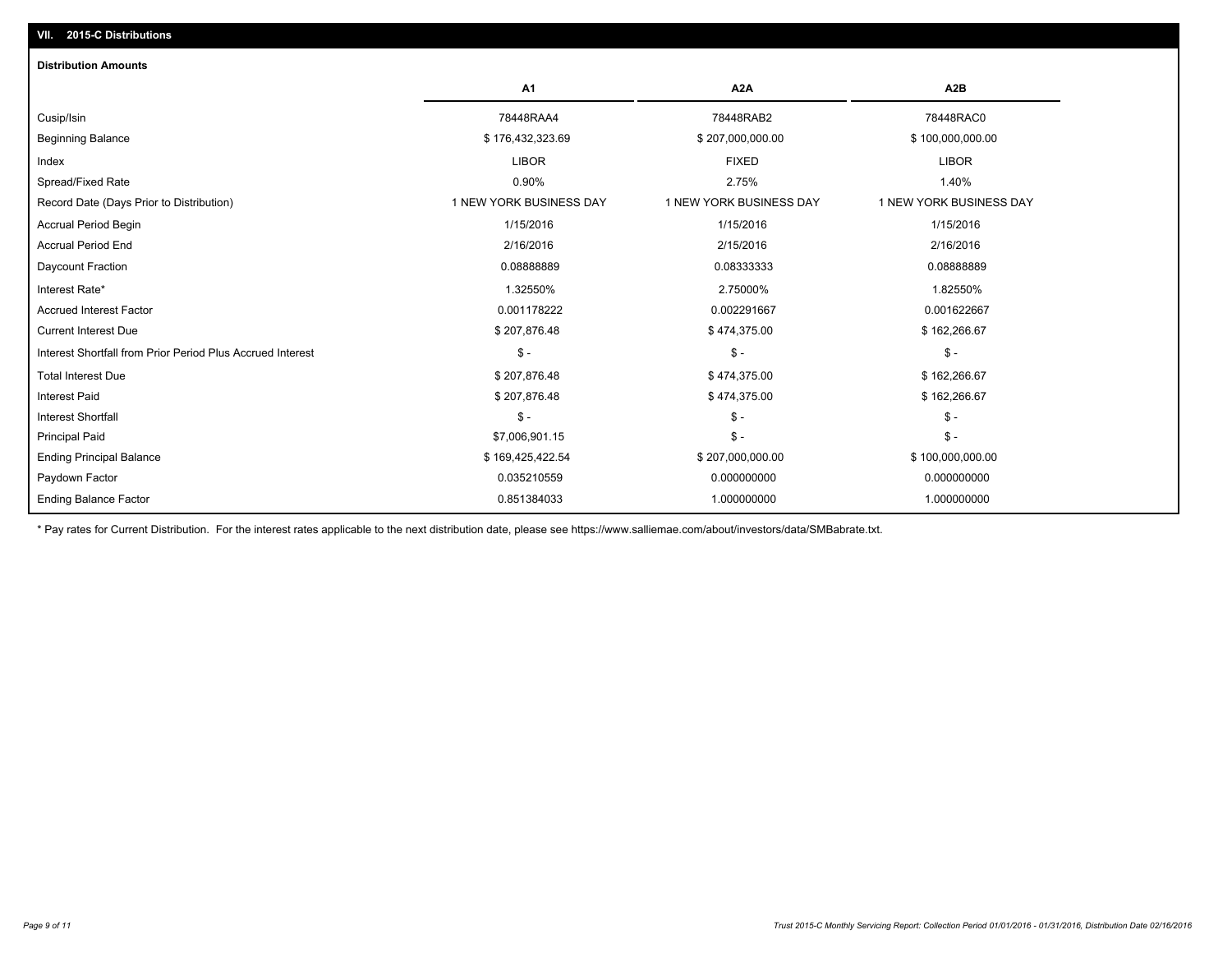| A <sub>3</sub>          | в                       | c                       |
|-------------------------|-------------------------|-------------------------|
| 78448RAD8               | 78448RAE6               | 78448RAF3               |
| \$75,000,000.00         | \$70,000,000.00         | \$50,000,000.00         |
| <b>LIBOR</b>            | <b>FIXED</b>            | <b>FIXED</b>            |
| 1.95%                   | 3.50%                   | 4.50%                   |
| 1 NEW YORK BUSINESS DAY | 1 NEW YORK BUSINESS DAY | 1 NEW YORK BUSINESS DAY |
| 1/15/2016               | 1/15/2016               | 1/15/2016               |
| 2/16/2016               | 2/15/2016               | 2/15/2016               |
| 0.0888889               | 0.08333333              | 0.08333333              |
| 2.37550%                | 3.50000%                | 4.50000%                |
| 0.002111556             | 0.002916667             | 0.003750000             |
| \$158,366.67            | \$204,166.67            | \$187,500.00            |
| $S -$                   | $$ -$                   | $\mathcal{S}$ -         |
| \$158,366.67            | \$204,166.67            | \$187,500.00            |
| \$158,366.67            | \$204,166.67            | \$187,500.00            |
| $S -$                   | $\mathsf{\$}$ -         | $\mathsf{\$}$ -         |
| $S -$                   | $\mathsf{\$}$ -         | $\mathsf{\$}$ -         |
| \$75,000,000.00         | \$70,000,000.00         | \$50,000,000.00         |
| 0.000000000             | 0.000000000             | 0.000000000             |
| 1.000000000             | 1.000000000             | 1.000000000             |
|                         |                         |                         |

\* Pay rates for Current Distribution. For the interest rates applicable to the next distribution date, please see https://www.salliemae.com/about/investors/data/SMBabrate.txt.

**VII. 2015-C Distributions**